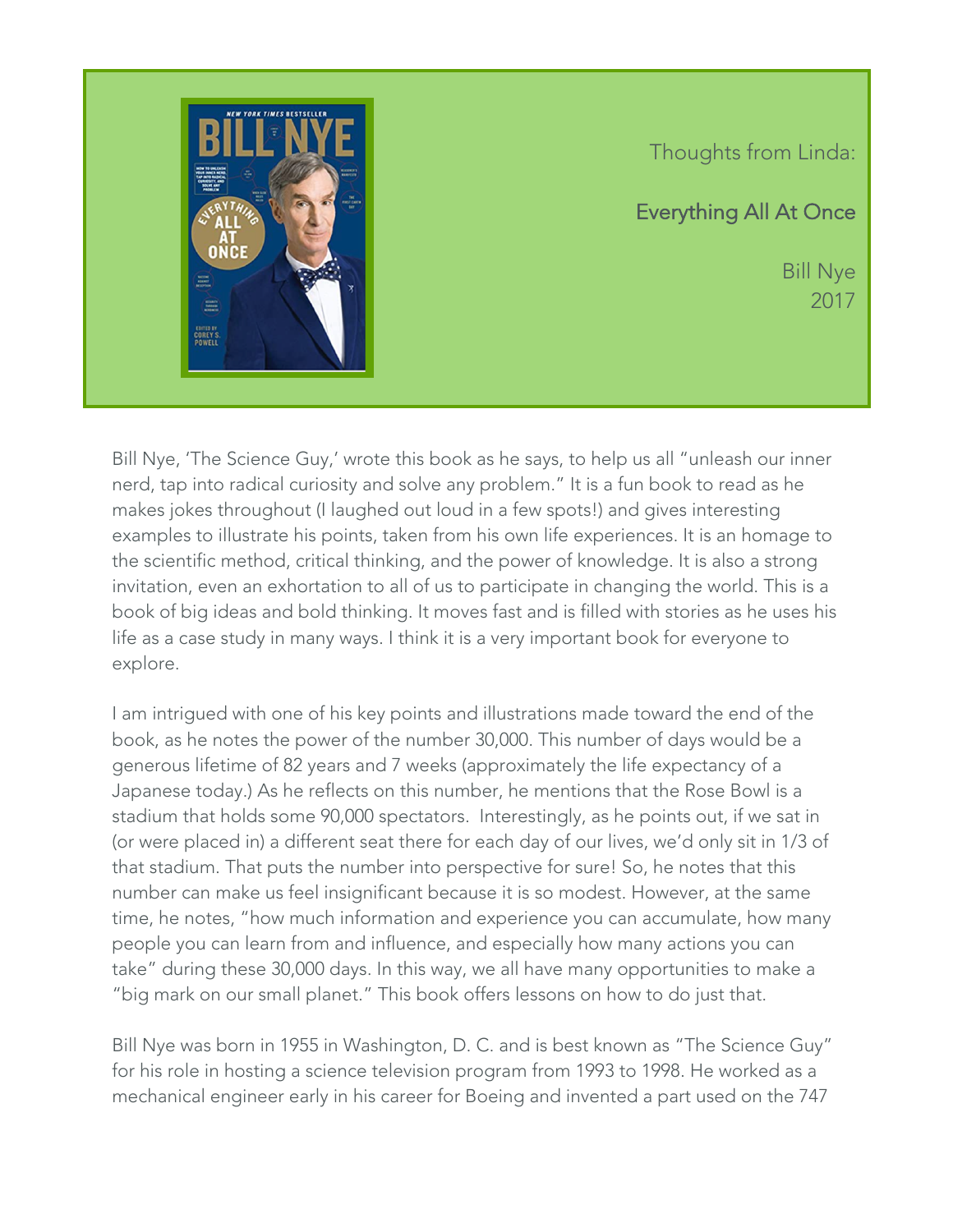aircraft. He left Boeing in 1986 to pursue comedy as a stand-up comic, writing and performing after realizing how similar he was to comedian Steve Martin in many ways. Mixing humor and science offer a unique combination and show up in this book, providing a most readable and enjoyable experience while helping us to learn an enormous amount of information at the same time. The experience of reading this book is a little like the proverbial *drinking from a fire hose* example, but it is fun and definitely worth the rapid flow of information.

Originally, Bill Nye had aspirations of being the heir to *Mr. Wizard*, a show starring Don Herbert. The latter wrote and performed scientific experiments every Saturday morning in a 30-minute program that ran on television from 1951-1965. Nye wrote and appeared in scientific shows, and finally, his own program, *Bill Nye the Science Guy*, emerged in Seattle on PBS and launched him into the national arena. This show was nominated for 23 Emmys and awarded 19, including one for himself as an outstanding performer. He has been a science educator, appearing on many programs and speaking regularly at scientific gatherings ever since. He tells stories in the book about his parents and growing up first in public school and then transferring to the Sidwell school where he fell in love with physics in the 11th grade, and the love of science took hold.

His parents were interesting themselves. His Mom was one of the Goucher Girls--a codebreaker group during WWII, and his Dad served in the Pacific, was captured and survived a 4-year Japanese POW camp experience. His Dad was a scientifically oriented person who lived without electricity or watches during this captivity, learning how to tell time using the shadow of a shovel handle, spurring a passion for sundials that he would follow all his life.

Nye became the CEO of The Planetary Society and has written two other bestsellers: *Undeniable* in 2014 and *Unstoppable: Harnessing Science to Change the World* in 2015.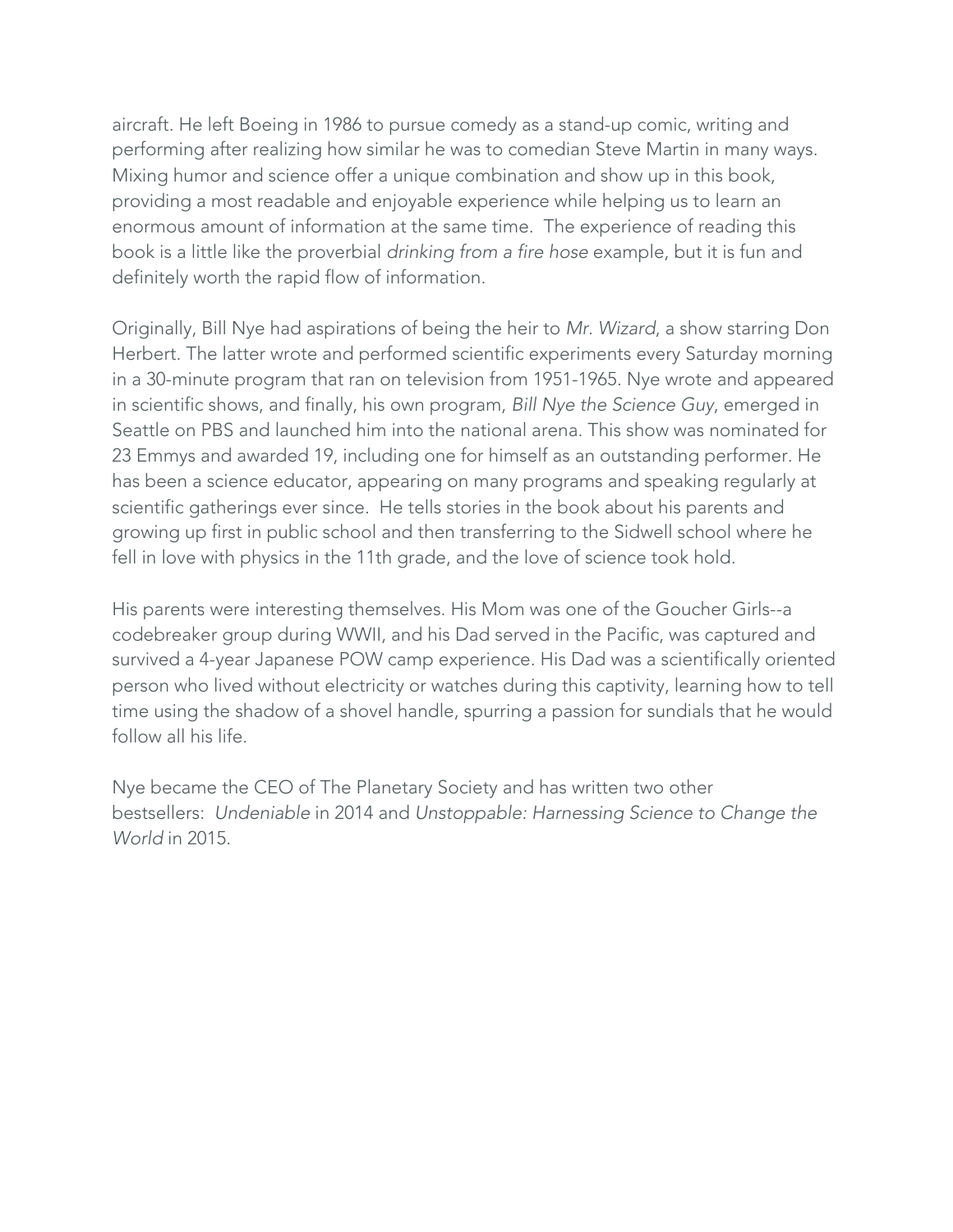This book is divided into three main parts: *Principles for Nerd Living, Nerd Ideas into Nerd Actions,* and *How to Change the World*. His recipe for "doing everything all at once" includes:

Objective: Change the World

Guide:

- 1. EVERYONE you'll ever meet knows something you DON'T.
- 2. GOOD ENGINEERING invites right use.
- 3. Constraints provide OPPORTUNITIES.
- 4. Be part of the START.
- 5. Think COSMICALLY: act LOCALLY
- 6. QUESTION before you BELIEVE.
- 7. CHANGE YOUR MIND when you need to.
- 8. Be OPTIMISTIC; be RESPONSIBLE; be PERSISTENT.

Here are a few examples of the wisdom of this book that I loved, which also are told in the most interesting (and sometimes charmingly quirky) ways:

- 1. Learn how he changed his mind about GMO foods, doing a complete reversal of his opinions and judgment. This example is quite illustrative of a scientist approaching a topic with a truly open mind.
- 2. Explore his love affair with the slide rule where I learned the origin of the word 'cursor' and so much more, like the story of the Anglican cleric and nerd cult hero, William Oughtred, who invented it in 1622.
- 3. What does it mean to be a 'nerd,' and what is the value of us increasing our true nerdiness? How can true nerdiness prevent misinformation and contribute to a better society?
- 4. What did he learn as a boy scout that influenced his life?
- 5. What is his vision for universal public service in the US, and why does he think that would solve so many issues?
- 6. How does he see the merging of comedy and science in his life, and what advantages does he see in world views based on that unique combination?
- 7. When did we in the Anthropocene Era begin to change the planet? (Anthropocene is from the Greek, meaning 'the human era.')
- 8. Could we really drive into outer space in a few hours if we could physically drive straight up in our car? Is our atmosphere that fragile?